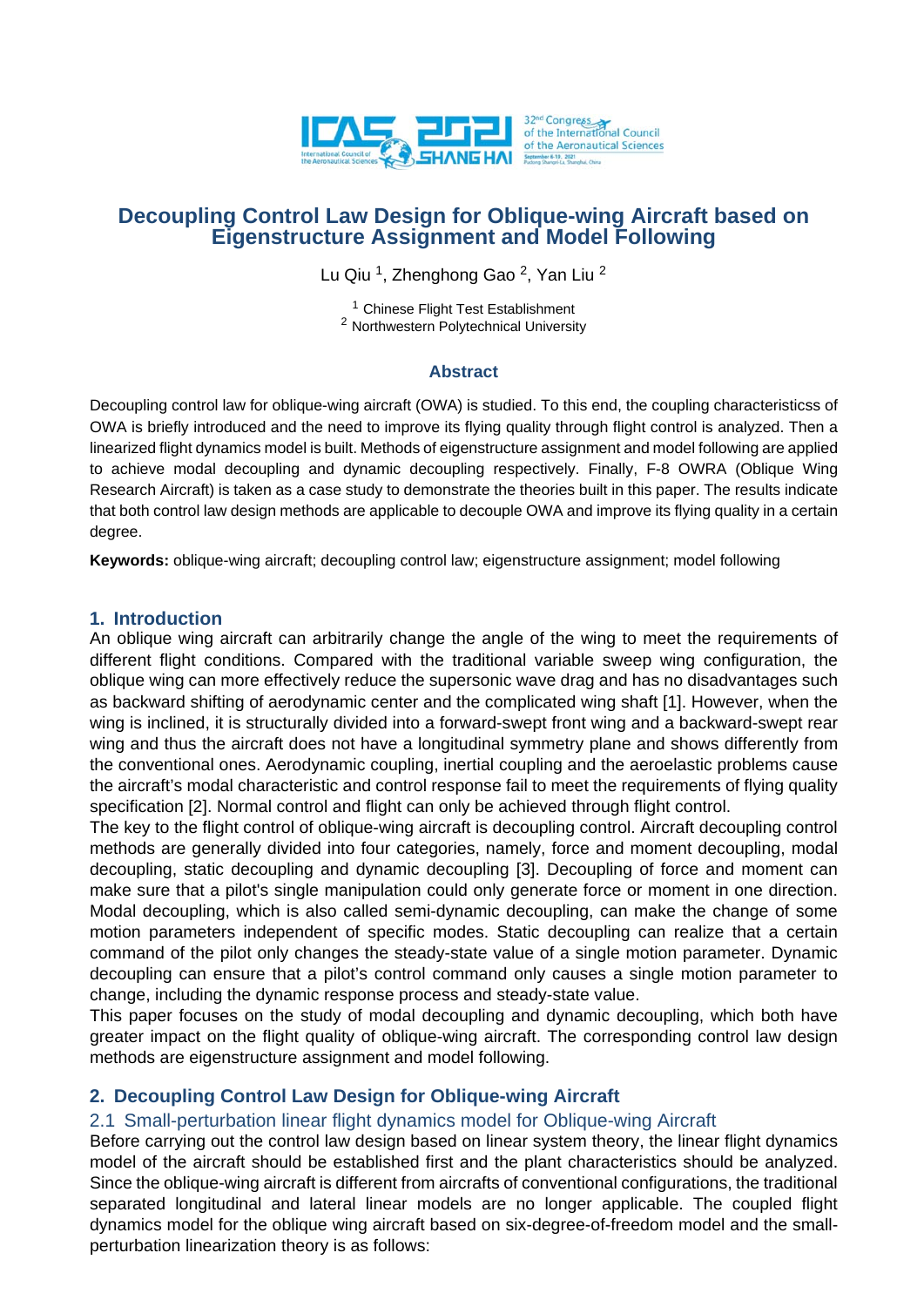**Decoupling Control of OWRA**

$$
\begin{bmatrix} C_{lon-lon} & C_{lon-lat} \ C_{lat-lat} & C_{lat-lat} \end{bmatrix} \begin{bmatrix} \dot{x}_{lon} \ \dot{x}_{lat} \end{bmatrix} = \begin{bmatrix} A_{lon-lon} & A_{lon-lat} \ A_{lat-lon} & A_{lat-lat} \end{bmatrix} \begin{bmatrix} x_{lon} \ x_{lat} \end{bmatrix} + Bu \tag{1}
$$

where  $x_{lon} = (\Delta V, \Delta \alpha, q, \Delta \theta)^T$ ,  $x_{lat} = (\Delta \beta, p, r, \phi)^T$ ,  $u = (\Delta \delta_{eL}, \Delta \delta_{eR}, \delta_{aL}, \delta_{aR}, \Delta \delta_r)^T$ .

Due to space limitations, the modeling process will not be discussed here in detail, and the specific expressions of each matrix element in the model can be found in Reference [4].

## 2.2 Decoupling Control Law Design for Oblique-wing Aircraft based on Eigenstructure **Assignment**

The dynamic response of a linear system is not only related to the eigenvalues, but also depends on the eigenvectors. Eigenstructure assignment is to achieve modal decoupling by simultaneously selecting the eigenvalues and eigenvectors of the closed-loop system, thereby improving the flight dynamics characteristics of the system. By selecting certain motion parameters of the system eigenvectors as zero, this method can achieve modal decoupling. In 1976, Moore first figured out that in a multiple-input multiple-output system, in addition to setting the eigenvalues of the system, additional degrees of freedom can be used to configure the eigenvectors of the closed-loop system [5]. Later, with the efforts of Andary and other scholars, this method has been successfully applied to the design of lateral control law of Boeing 767, Airbus A320 and B-2 [6].

For controllable and observable linear time-invariant systems,

$$
\begin{aligned}\n\dot{x} &= Ax + Bu \\
y &= Cx\n\end{aligned} \tag{2}
$$

where  $A \in R^{n \times n}$ ,  $B \in R^{n \times m}$ ,  $C \in R^{r \times n}$ , and they are constant matrices, rank(B)=m, rank(C)=r; x is ndimensional state variable, u is m-dimensional control input, y is r-dimensional output. The equation of the full state feedback control law is

$$
u = Kx + v \tag{3}
$$

where  $K \in R^{m \times n}$  is the feedback matrix, v is the reference input, then the corresponding closed loop system can be described as

$$
\begin{aligned} \n\dot{x} &= \left(A + BK\right)x + Bv \\ \ny &= Cx \tag{4} \n\end{aligned}
$$

The problem of realizing eigenstructure assignment through full state feedback can be described as: a given self-conjugate (if the conjugate of a complex variable from the set is also in this set, then this set is called a self-conjugate set) scalar set  ${^{\{\lambda\}}_{i=1}^{n}}$  and corresponding self-conjugate n-dimensional vector set  $^{\{v_i\}_{i=1}^n}$ , find a m×n-dimensional real matrix K to make that the eigenvalue of the closed-loop system matrix A+BK is  $\{ \lambda_i \}_{i=1}^n$ , the eigenvector is  $\{ \nu_i \}_{i=1}^n$  [5].

Assume that  $\{\lambda_i\}_{i=1}^n$  is a set of self-conjugate complex eigenvalues and each value is different,  $\{v_i\}_{i=1}^n$  is a set of self-conjugate vectors, if and only if for each i, the following conditions are satisfied,

(1)  $\{v_i\}_{i=1}^n$  is a set of linear independent vectors in the complex domain Cn ;

(2) When 
$$
\lambda_i = \lambda_j^*
$$
,  $v_i = v_j^*$ ;  
\n(3)  $v_i \in span\{N_{\lambda_i}\}$ ;

Then there exists a m×n-dimensional real matrix, that  $(A + BK)v_i = \lambda_i v_i$  is true, and when rank(B)=m, the matrix K is unique [5].

When a matrix K that satisfies the above conditions exists, then

$$
K[v_1 \quad v_2 \quad \cdots \quad v_n] = \begin{bmatrix} -M_{\lambda_1} z_1 & -M_{\lambda_2} z_2 & \cdots & -M_{\lambda_n} z_n \end{bmatrix}
$$
 (5)

If each  $\hat{\lambda}_i$  is a real number, then  $\stackrel{V_i}{\sim}$  and  $\stackrel{Z_i}{\sim}$  are real vectors, when the eigenvector matrix is not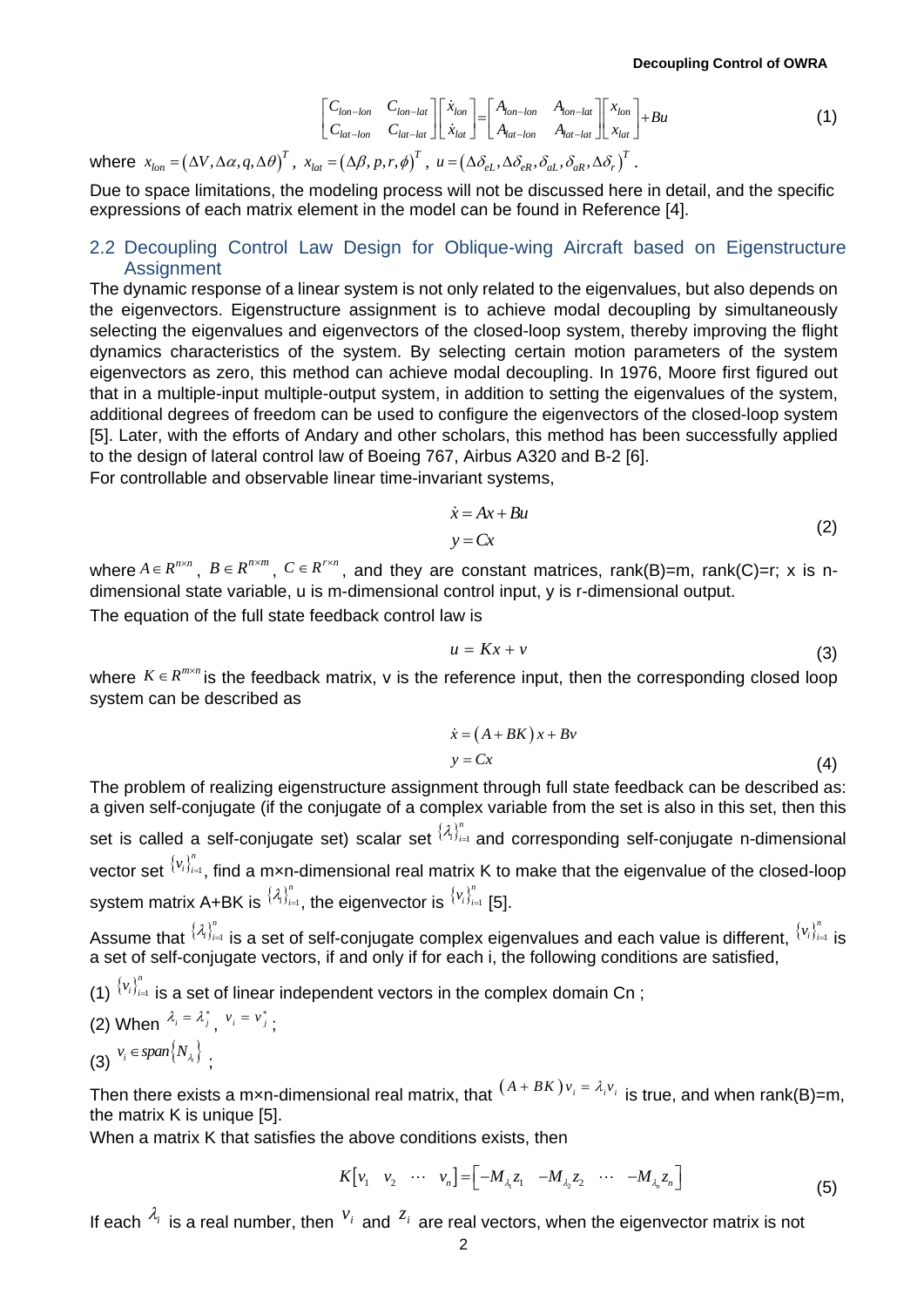singular, then

$$
K = \begin{bmatrix} -M_{\lambda_1} z_1 & -M_{\lambda_2} z_2 & \cdots & -M_{\lambda_n} z_n \end{bmatrix} \begin{bmatrix} v_1 & v_2 & \cdots & v_n \end{bmatrix}^{-1}
$$
 (6)

If  $\lambda_i$  is a complex number, the above formula needs to be adjusted slightly. Assume  $\lambda_i$  =  $\lambda_2^*$ , then  $v_1 = v_2^*$ ,  $z_1 = z_2^*$ , thus

$$
K[v_{1R} + jv_{1I} \quad v_{1R} - jv_{1I} \quad \cdots \quad v_{n}] = [w_{1R} + jw_{1I} \quad w_{1R} - jw_{1I} \quad \cdots \quad -M_{\lambda_{n}} z_{n}] \tag{7}
$$

where  $w_{1R} + jw_{1I} = -M_{\lambda_1}z_1$ ,  $w_{1R} - jw_{1I} = -M_{\lambda_2}z_2$ , the subscripts R and I respectively indicate the real and imaginary parts.

Right-multiply the following non-singular matrix at both ends of the above formula

$$
\begin{bmatrix} 1/2 & -j1/2 & 0 \\ 1/2 & -j1/2 & 0 \\ 0 & 0 & 1 \end{bmatrix}
$$
 (8)

then

$$
K = \begin{bmatrix} w_{1R} & w_{1I} & w_3 & \cdots & -M_{\lambda_n} z_n \end{bmatrix} \begin{bmatrix} v_{1R} & v_{1I} & v_3 & \cdots & v_n \end{bmatrix}^{-1}
$$
 (9)

Fixed eigenvalues and eigenvectors uniquely determine  $A+BK$ , thus rank(B)=m, the matrix K is unique.

# 2.3 Decoupling Control Law Design for Oblique-wing Aircraft based on Model Following Model following technique is one of the important methods in the field of flight control design. Its

essence is to make the aircraft fly like a reference model (or an ideal model) with the desired flight quality [7]. For decoupling control of oblique-wing aircraft, the key point is to select a reference model that is decoupled. The theory of model following is introduced as follows.

First, define the state space model of the continuous linear time-invariant controlled plant as

$$
\dot{x}_p = A_p x_p + B_p u_p
$$
  
\n
$$
y_p = C_p x_p
$$
\n(10)

where  $A_p \in R^{n \times n}$  ,  $B_p \in R^{n \times m}$  , and they are constant matrices, xp is n-dimensional state variable, up is m-dimensional control input, yp is r-dimensional output.

Second, suppose the state space model of the reference model is

$$
\dot{x}_m = A_m x_m + B_m u_m
$$
  
\n
$$
y_m = C_m x_m
$$
\n(11)

where  $A_m \in R^{n \times n}$ ,  $B_m \in R^{n \times m}$ ,  $C_m \in R^{r \times n}$ , and they are constant matrices, xm is n-dimensional state variable, um is m-dimensional control input, ym is r-dimensional output.

Furthermore, a quadratic performance index function is introduced [8],

$$
J = \frac{1}{2} \int_{0}^{\infty} \left[ \left( y_{p} - y_{m} \right)^{T} Q \left( y_{p} - y_{m} \right) + u_{p}^{T} R u_{p} \right] dt
$$
\n(12)

Generally,  $C_p \equiv C_m = I$  , then the above formula can be rewritten as

$$
J = \frac{1}{2} \int_{0}^{\infty} \left[ \left( x_p - x_m \right)^T Q \left( x_p - x_m \right) + u_p^T R u_p \right] dt \tag{13}
$$

where the weighting matrix  $Q \in R^{n \times n}$  is a positive semi-definite symmetric matrix,  $R \in R^{n \times m}$  is a positive definite symmetric matrix.

Model following is to find a control input  $u_p(\cdot)$  to minimize the performance index J. That is, for a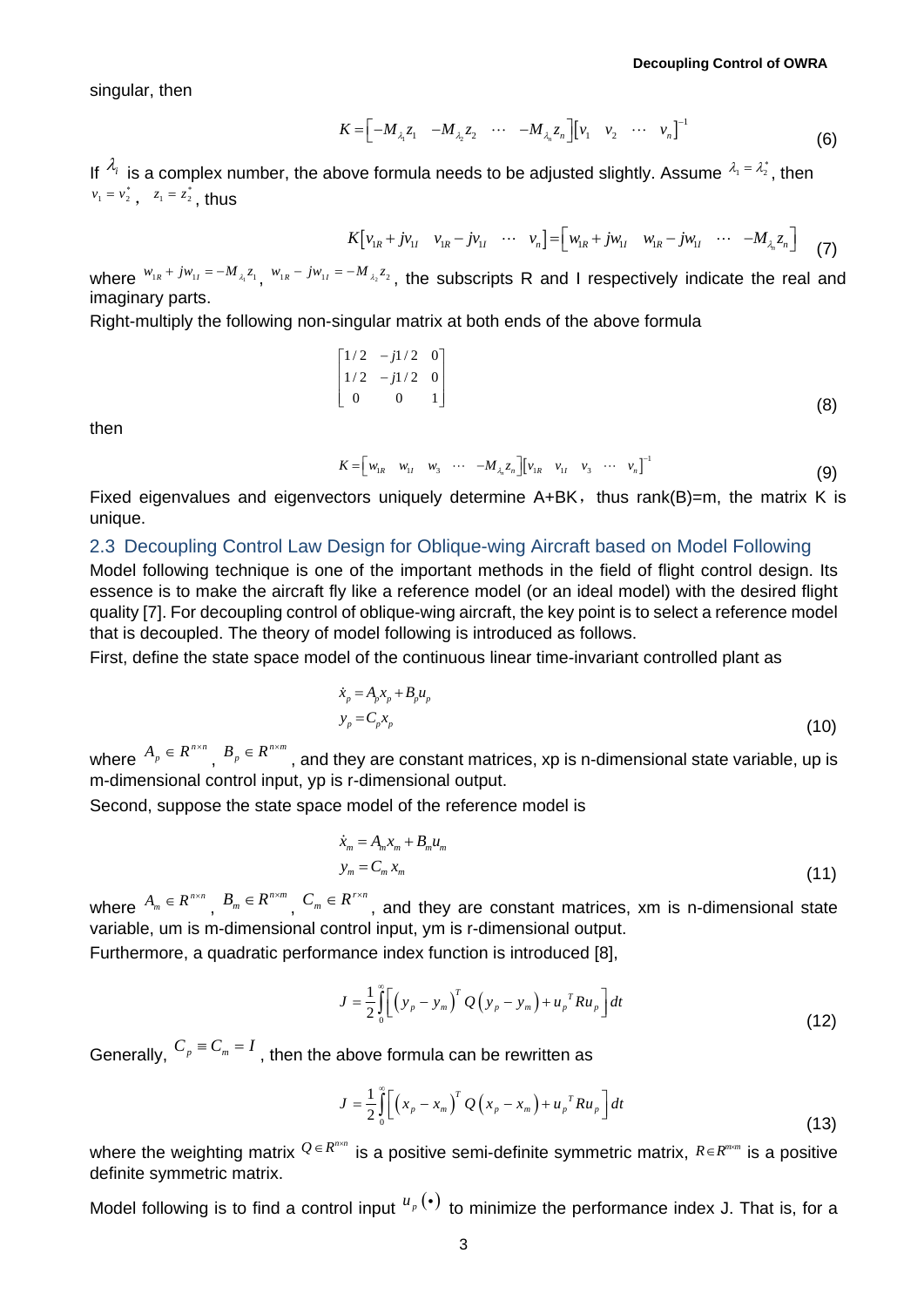reference input um, xp is infinitely close to xm, yp is infinitely close to ym, and at the same time the control energy consumption is the least. This method is also known as linear quadratic optimal tracking [9].

Considering different forms of control input  $u_p(\cdot)$ , model following can be divided into the explicit model following and the implicit model following techniques, as shown in Figure 1 and Figure 2 respectively.



Figure 1 – Explicit model following



Figure 2 – Implicit model following

Explicit model following has fewer constraints on the reference model, but the selection of each element of the weighting matrix is more difficult, requiring certain engineering practical experience and iterations. Implicit model following has more restrictions on the reference model, however, it is simple to process and the error is relatively low. This paper focuses on decoupling control based on implicit model following. The control law structure does not include a reference model [3], described as below,

$$
u_p = -K_{xp}x_p + K_{um}u_m \tag{14}
$$

where  $\,K_{\,\scriptscriptstyle{\ u m}}$  is the feedforward matrix,  $\,K_{\scriptscriptstyle{\cal X p}}$  is the feedback matrix.

The implicit model following is difficult to transform into a kind of optimal regulator, so the solution is more complicated. A simplified solution is established [10].

Combining equations (10) and (14), the controlled closed-loop system model is given below.

$$
\dot{x}_p = \left(A_p - B_p K_{xp}\right) x_p + B_p K_{um} u_m \tag{15}
$$

Comparing equation (15) with equation (11), we can see that if there is

$$
A_p - B_p K_{xp} = A_m \tag{16}
$$

$$
B_p K_{um} = B_m \tag{17}
$$

the control matrix can be obtained from the following formula

$$
K_{\rm xy} = B_p^+ \left( A_p - A_m \right) \tag{18}
$$

$$
K_{um} = B_p^+ B_m \tag{19}
$$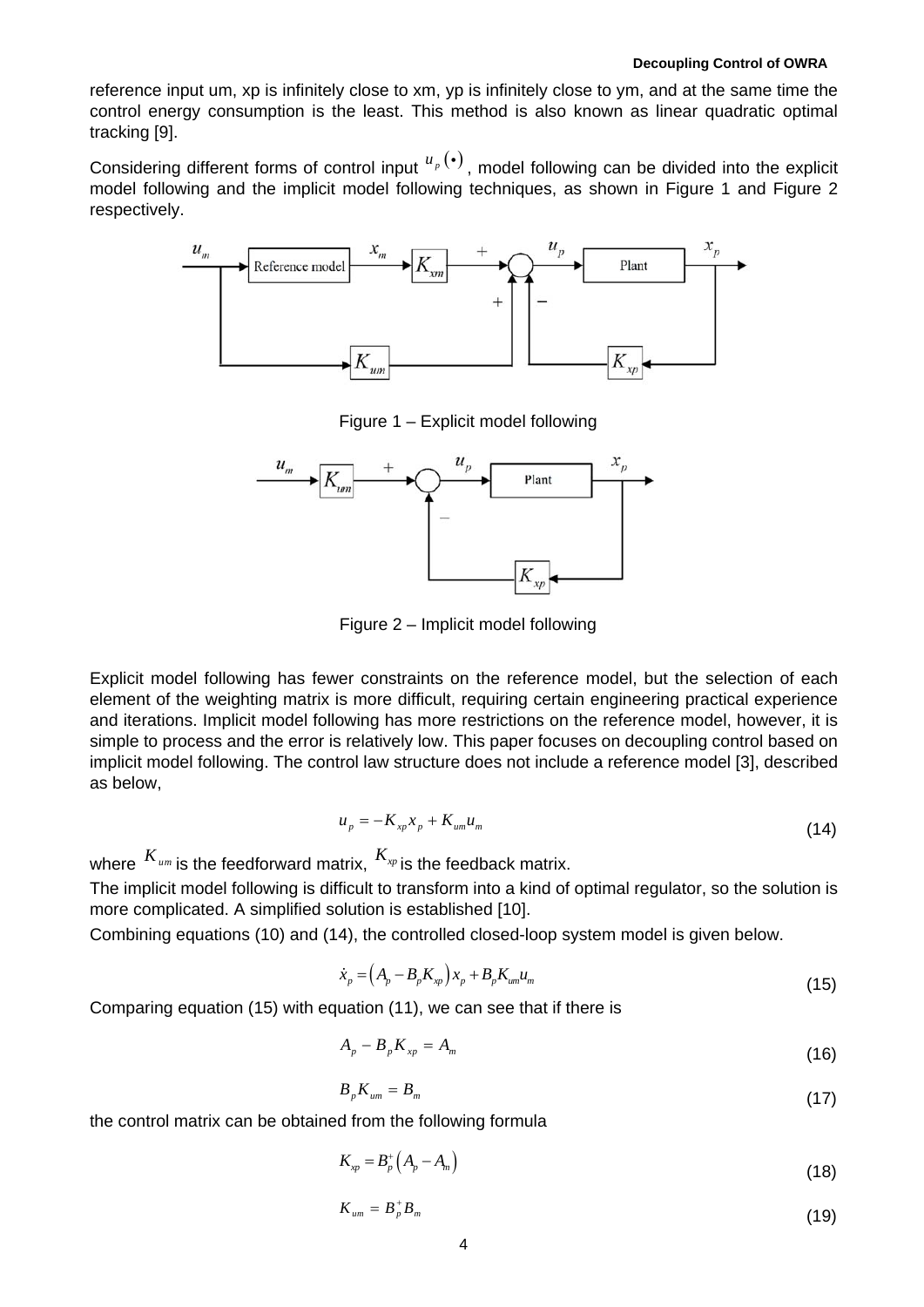The optimal tracking that satisfies equations (16) and (17) is called complete implicit model following.

## **3. Demonstration**

Take F-8 OWRA as an example to demonstrate the theories built before. The flight condition is that the wing inclined angle is 45 degree, Mach number is 0.8, and pressure altitude is 6096 m. The state is high subsonic speed, medium oblique angle, and medium altitude, which is quite representative. The flight dynamics model used in the form of section 2.1 is taken from reference [11].

First is the design of decoupling control law based on eigenstructure assignment. Table 1 shows a set of ideal eigenvalues that meet the requirements of the flight quality specification for typical modes. Compared with the eigenvalues of the aircraft, the damping of each mode and the frequency of periodic modes are improved.

| NO. | Mode                 | Eigenvalues of aircraft | Ideal eigenvalues |
|-----|----------------------|-------------------------|-------------------|
|     | (quasi) long period  | $-0.0072 \pm 0.0503i$   | $-0.5+1.0i$       |
| 2   | (quasi) short period | $-1.0936 \pm 2.8360i$   | $-4\pm 4.0i$      |
| 3   | (quasi) spiral       | $-0.0047$               | $-0.8$            |
| 4   | (quasi) roll         | $-2.6550$               | - 6.0             |
| 5   | (quasi) Dutch roll   | $-0.5722 \pm 3.4151i$   | $-5.0+6.0i$       |

| Table 1 – Ideal eigenvalues (eigenstructure assignment) |  |
|---------------------------------------------------------|--|
|                                                         |  |

The feedback matrix *K* is calculated according to the principles in section 2.2, and the values of each element are shown in Table 2.

| $1$ up to $\sim$<br><u>, ocapacın matrıx in jorgonotractare accigilinomi,</u> |         |          |         |                |         |         |         |         |
|-------------------------------------------------------------------------------|---------|----------|---------|----------------|---------|---------|---------|---------|
| $K_{ij}$                                                                      | ΔV      | Δa       | q       | $\Delta\theta$ | Δβ      | p       |         | φ       |
| $\delta_{\text{el}}$                                                          | 0.02    | $-20.20$ | 0.06    | 6.75           | 2.15    | 0.04    | $-0.49$ | 0.04    |
| $\bar{\delta}_{eR}$                                                           | $-0.01$ | 11.97    | 0.49    | $-1.28$        | $-2.42$ | 0.00    | 0.49    | $-0.01$ |
| $\delta_{aL}$                                                                 | $-0.29$ | 61.42    | 2.97    | $-60.91$       | 4.82    | $-0.16$ | 0.09    | $-0.28$ |
| $\bar{\delta}_{aR}$                                                           | $-0.26$ | 18.10    | 2.46    | $-55.32$       | 1.35    | 0.10    | $-0.04$ | 0.07    |
| $\delta_r$                                                                    | 0.01    | $-8.37$  | $-0.14$ | 2.62           | $-6.01$ | $-0.06$ | 1.04    | $-0.06$ |

Table 2 – Feedback matrix K (eigenstructure assignment)

The key to the design of the decoupling control law based on model following lies in the selection of reference matrix *Am* and *Bm*. In addition to satisfying the longitudinal and lateral separation, it should also improve the aircraft's longitudinal static stability, yaw static stability, pitch damping, roll damping and yaw damping, while reducing the elevator's lateral control efficiency and increasing the aileron's lateral control efficiency. The control law is built according to Section 2.3, and the feedback matrix *Kxp*, the feedforward matrix *Kum* and the corresponding closed-loop system are obtained. Table 3 and Table 4 list the elements of *Kxp* and *Kum* respectively.

Table 3 – Elements of Kxp (model following)

| $K_{ij}$                                | ΔV        | Δa        | a         | $\Delta\theta$ | ⊿β        | р         |           | Φ         |
|-----------------------------------------|-----------|-----------|-----------|----------------|-----------|-----------|-----------|-----------|
| $\delta_{eL}$                           | $-0.0020$ | $-1.3460$ | $-0.0591$ | 0.0001         | 0.6170    | $-0.0255$ | 0.1820    | 0.1055    |
| $\delta_{\text eR}$                     | 0.0012    | 0.4681    | $-0.2082$ | $-0.0001$      | $-0.3843$ | $-0.0029$ | $-0.1226$ | $-0.0718$ |
| $\delta_{\scriptscriptstyle \text{al}}$ | 0.0044    | $-0.7411$ | 0.3654    | $-0.0001$      | $-3.8027$ | 0.0270    | $-0.6858$ | 0.3362    |
| $\delta_{aR}$                           | $-0.0004$ | $-6.3160$ | 0.6016    | 0.0002         | $-1.8508$ | $-0.1010$ | 0.2058    | 0.6607    |
| $\delta_{r}$                            | $-0.0007$ | $-0.0568$ | 0.0374    | 0.0000         | 0.4450    | 0.0050    | $-0.4786$ | 0.0339    |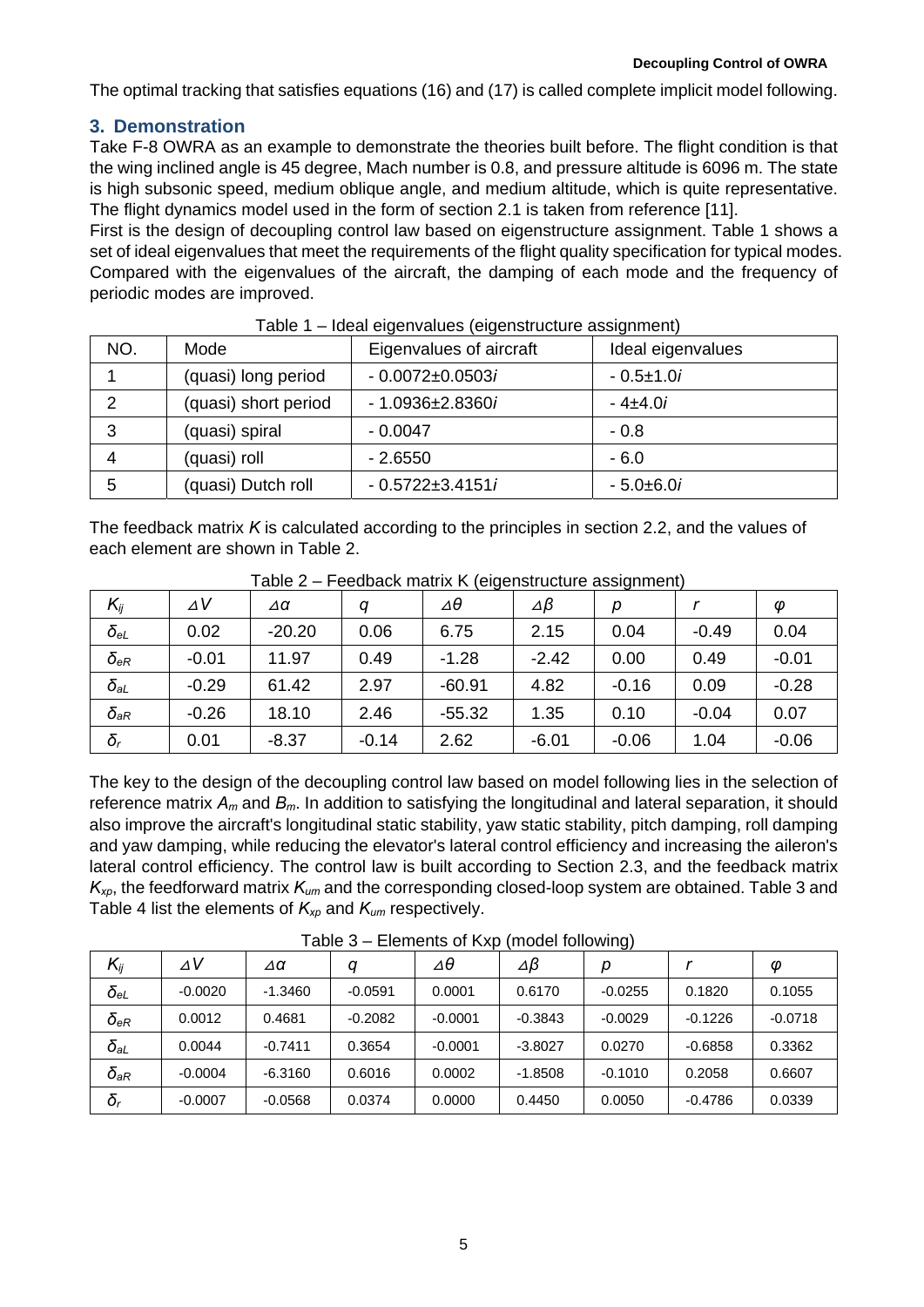| $K_{ij}$      | $\delta_{\rm eL}$ | $\overline{\mathsf{O}}_{\mathsf{eRm}}$ | $\overline{\mathsf{O}}_{\mathsf{aLm}}$ | , ט<br>$\delta_{aRm}$ | $\delta_{\textit{rm}}$ |
|---------------|-------------------|----------------------------------------|----------------------------------------|-----------------------|------------------------|
| $\delta_{eL}$ | 0.7270            | 0.2662                                 | 0.1230                                 | 0.1222                | $-0.3888$              |
| $\delta_{eR}$ | 0.0919            | 0.4946                                 | $-0.2331$                              | 0.0606                | 0.3142                 |
| $\delta_{aL}$ | 0.1790            | 0.1040                                 | 2.1200                                 | $-0.6940$             | 0.6278                 |
| $\delta_{aR}$ | 0.1007            | 0.3000                                 | 0.7315                                 | 1.5288                | $-0.1470$              |
| $\delta_{r}$  | 0.2021            | $-0.1083$                              | 0.2040                                 | $-0.1294$             | 0.8733                 |

Table 4 – Elements of Kum (model following)

The key indexes comparison of the closed-loop system after decoupling control is shown in Table 5. *D1* and *D2* are Type I and Type II coupling indicator, which respectively represent the degree of statemode coupling and input-mode coupling. The specific calculation method is detailed in Reference [4]. *K* represents the feedback matrix of each control law, max(|K|) and || K || are the maximum element value and norm of matrix *K* respectively. *k*2(*V*) is the modal robustness.

| י שושט<br>companiour or accoupling control laws |        |        |          |      |          |  |  |
|-------------------------------------------------|--------|--------|----------|------|----------|--|--|
| Method                                          | ּש     | $D_2$  | max( K ) | K    | $k_2(V)$ |  |  |
| Eigenstructure<br>assignment                    | 0.0000 | 1.0164 | 61.42    | 104  | 339      |  |  |
| model following                                 | 0.5313 | 1.4195 | 6.32     | 7.04 | 1100     |  |  |

Table 5 – Comparison of decoupling control laws

Before and after decoupling using the technique of model following, with the elevator deflecting symmetrically by 1 degree, the responses of the aircraft are shown in Figure 3 and Figure 4 respectively.







Figure 4 – Responses to elevator deflecting symmetrically by 1 degree (after decoupling)

Based on the above analysis, the following conclusions can be drawn:

(1) Eigenstructure assignment can accurately realize the longitudinal and lateral modal decoupling; (2) Although the model following method does not completely realize modal decoupling, it basically eliminates the coupling of longitudinal-lateral motion, and especially to a large extent reduces the lateral motion caused by longitudinal control;

(3) The max(|*K*|) and || *K* || of the model following decoupling feedback matrix are far smaller than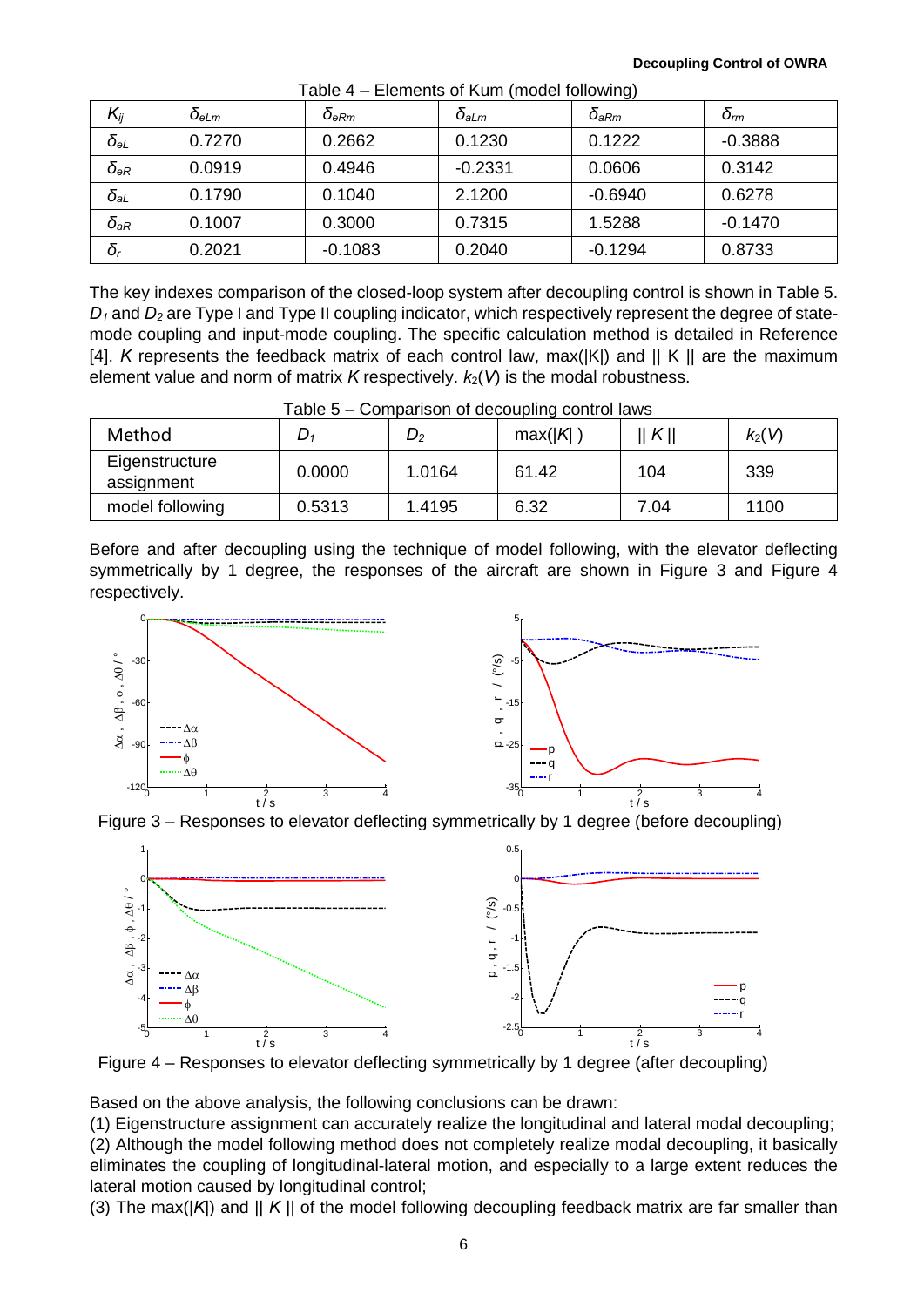the corresponding values of the eigenstructure assignment method, so the corresponding closedloop system has lower energy consumption;

(4) The modal robustness of the eigenstructure assignment decoupling control is better than that of model following.

## **4. Conclusions**

Considering the decoupling control demand of the oblique-wing aircraft, with the simplified smallperturbation linear flight dynamics model, this paper establishes modal decoupling control based on eigenstructure assignment and dynamic decoupling control based on model following and demonstrates the methods through a case study of F-8 OWRA with the wing inclined angle being 45 degree. The results show that the two decoupling control laws can achieve the expected goals and improve the flight quality of oblique-wing aircraft to a certain extent. Eigenstructure assignment can accurately realize the longitudinal and lateral modal decoupling. Model following could easily eliminate the coupling of longitudinal-lateral motion.

Furthermore, combination of eigenstructure assignment and model following shall be explored to simultaneously achieve decoupling and dynamic decoupling, to make oblique-wing aircraft better meet the requirements of the existing flight quality specifications.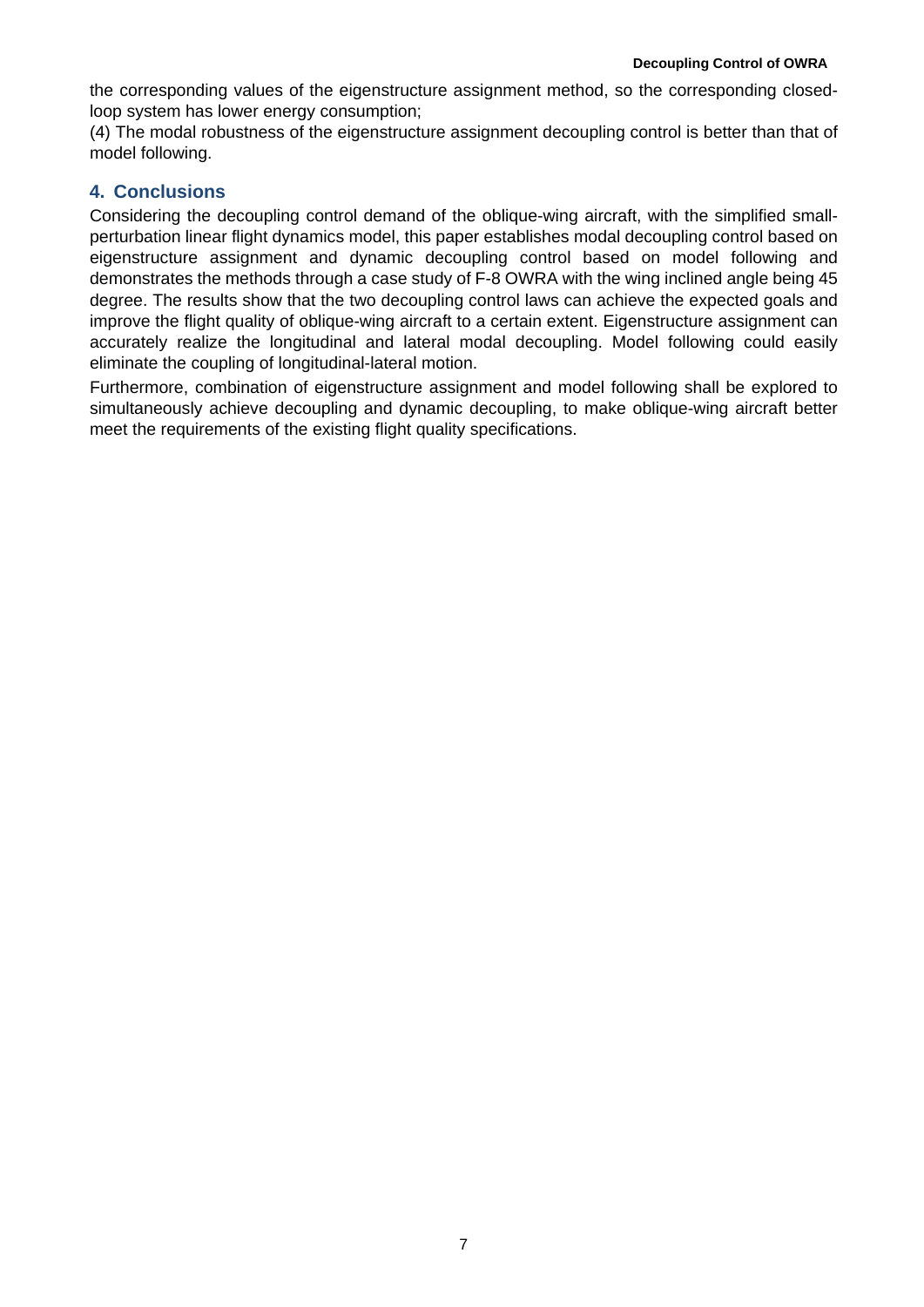#### **References**

- [1] Desktop Aeronautics Inc. Oblique Flying Wing: An Introduction and White Paper[R]. 2005.
- [2] Gurbux S. Alag, Robert W. Kempel, Joseph W. Pahle. Decoupling Control Synthesis for an Obliquewing Aircraft[C]//American Control Conference, 1986. IEEE, 1986: 472-481.
- [3] Rynaski E. G. The Interpretation of Flying Qualities Requirements for Flight Control System Design[R]. Arvin/calspan Advanced Technology Center, Buffalo, NY, 1985.
- [4] Qiu Lu, Gao Zhenghong, Liu Yan. Research on the flight dynamics model of an oblique-wing aircraft [J]. Flight Dynamics, 2015(02): 12-16.
- [5] B. A. White. Eigenstructure Assignment: A Survey. Proceedings of the Institution of Mechanical Engineers[J], Part I: Journal of Systems and Control Engineering, 1995, 209(1):1-11.
- [6] Guo Suofeng, Shen Gongzhang, Wu Chengfu. Advanced Flight Control System [M]. National Defense Industry Press, 2003.
- [7] Wu Sentang, Fei Yuhua. Flight control system [M]. Beijing University of Aeronautics and Astronautics Press, 2005.
- [8] Robert W. Kempel, Joseph W. Pahle, John J. Bresina, et al. Model-following Control for an Oblique-wing Aircraft[R]. NASA Ames Research Center, Dryden Flight Research Facility, 1986.
- [9] Zheng Dazhong. Linear System Theory [M]. Tsinghua University Press, 1990.
- [10] S. Srinathkumar. Eigenstructure Control Algorithms[M]. London: The Institution of Engineering and Technology.
- [11] Robert W. Kempel, Walter E. McNeil, Glenn B. Gilyard, et al. A Piloted Evaluation of an Oblique-wing Research Aircraft Motion Simulation with Decoupling Control Laws[R]. NASA TP-2874, 1988.